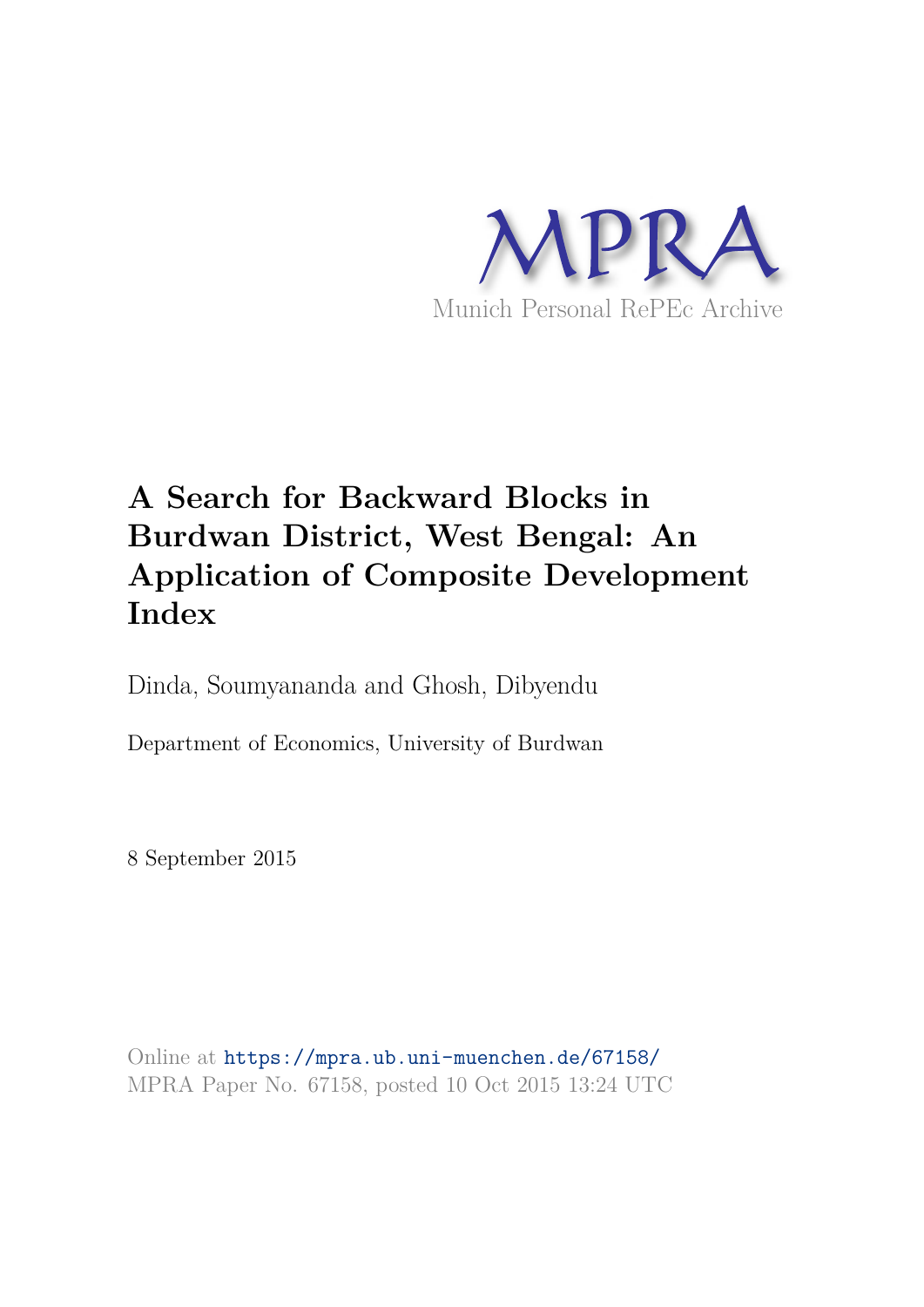## **A Search for Backward Blocks in Burdwan District, West Bengal: An Application of Composite Development Index\***

Soumyananda Dinda<sup>1</sup> and Dibyendu Ghosh<sup>2</sup> Department of Economics, University of Burdwan Email:1. [sdinda2000@yahoo.co.in](mailto:sdinda2000@yahoo.co.in) and 2. dibyendughosh458@gmail.com

2015

### **Abstract**

Backward area is identified in terms of development outcomes comparing to rest of the defined administrative area. The measurement of backwardness is an important issue which is the urgent need of the development planners for targeted development. This paper attempts to answer it and prepares the block level backwardness index using available data of Burdwan district. Paper identifies the backward blocks in Burdwan district. Top 3 most backward blocks are Purbasthali-II, Memari-I, and Ketugram-I, and the least backward block is Sultanpur,  $2<sup>nd</sup>$  least backward block is Andal in district of Burdwan. This block level backwardness index is useful for district planning officers for preparing their priority of development policy agenda.

**Key Words:** Backwardness Index, Development Index, Backward Area, Backward Blocks, Burdwan District, District Planning, Development Policy, Measurement of Backwardness.

**JEL** *Classifications***:** C18, I3, I32, I38, O11, O21

.......

<sup>\*</sup>Address for Correspondence: Department of Economics, Golapbag Campus, University of Burdwan, Burdwan, PIN 713104, West Bengal, India. Email: [sdinda2000@yahoo.co.in,](mailto:sdinda2000@yahoo.co.in) and, [dibyendughosh458@gmail.com](mailto:dibyendughosh458@gmail.com)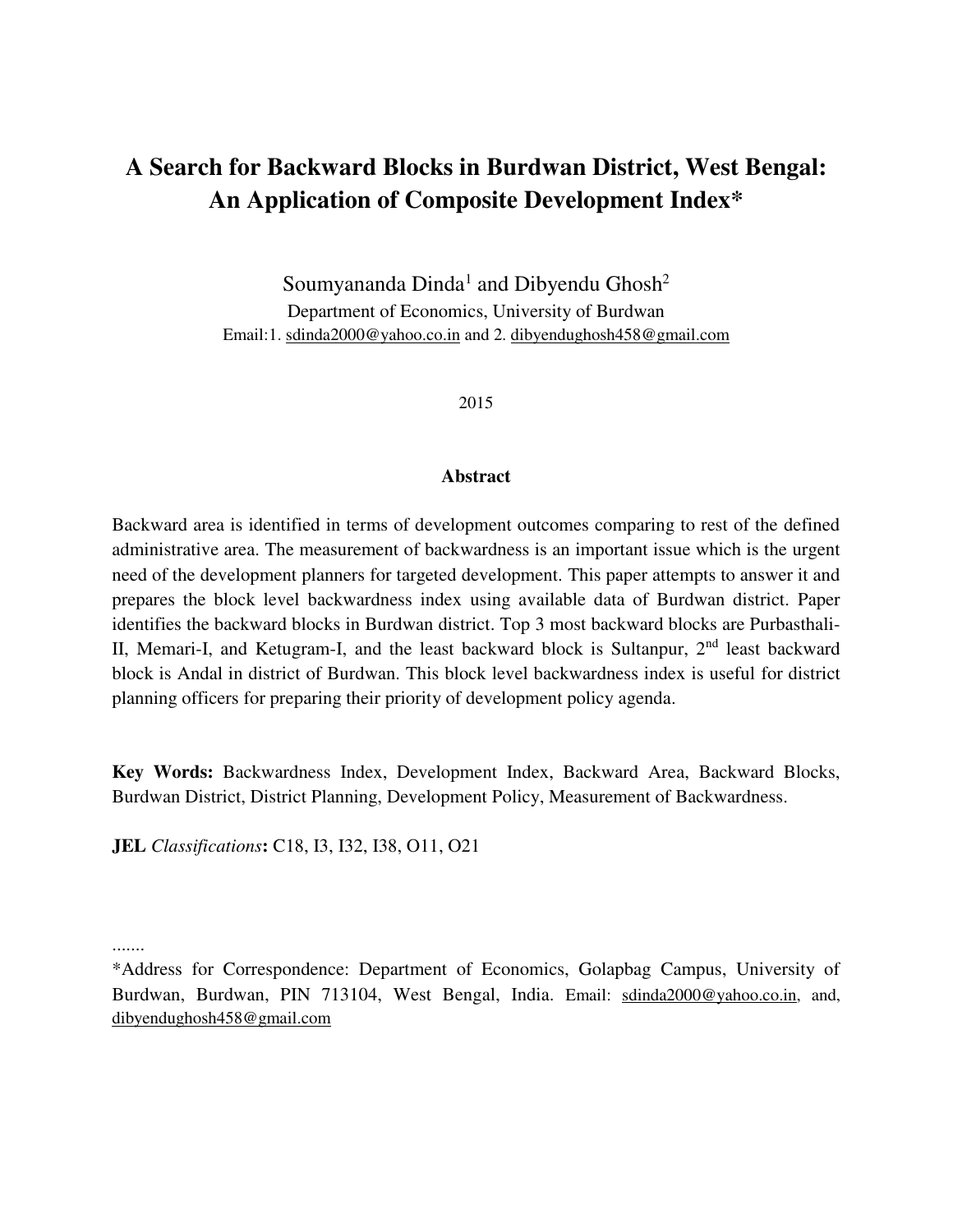## **1. Introduction**

A backward area or region is observable in terms of development outcomes. Here, the basic assumption is that the backward area must have an experience of development works. An area or a region is lagging behind comparing to the rest of area (or region) in the defined jurisdiction. An area is backward, which is measured in terms of relative development outcomes. The issue of measurement of backwardness is an urgent need of the development planners for targeted development. One development programme, for example, literacy programme has been implemented in a district. After certain time, say after 5 years, the district development planning officer want an assessment of the said programme. How does the planning officer assess the said programme? He also tries to identify the successful the blocks or sub-areas and unsuccessful blocks or sub-areas. To execute more intensive further development programmes they should find the reason behind unsuccessful of the blocks or sub-areas. Lack of desired outcomes in a specific area (or region) is generated due to several factors but the most important factor is the lack of absorptive capacity of that area or region. Here, backwardness does not mean underdevelopment. Truly, 'backward' and 'underdevelopment' are different concept. Underdevelopment is understood as un-utilisation of resources of an area or region, where no works for development, so resources are un-utilised or under-utilised. Backwardness is the failure of developmental activity.

In the context of discussion on development, we frequently utter 'backward' or/and 'underdevelopment' and both are used almost interchangeably (Baruah 2009). We mostly equate them with certain broad index; however, there is a great difference between 'underdevelopment' and 'backwardness' (Myint 1954). 'Underdevelopment' is understood in terms of underutilisation of resources whereas 'backwardness' is viewed in terms of failure of people in their economic outcomes/performances. Failures of people living in an area are associated with several factors including under- utilisation of resources. One of the major factors of failure is the lack of human capital, lack of local infrastructure, etc. So, economic performance and achievement of people of an area/region depend on available local infrastructure. Bhatia (1999), Majumder (2008), and Wanmali and Islam (1995) observe a relationship between infrastructure and development. So, to overcome backwardness the planners should identify the structural deficiencies and critically evaluate infrastructural elements and suggest suitable development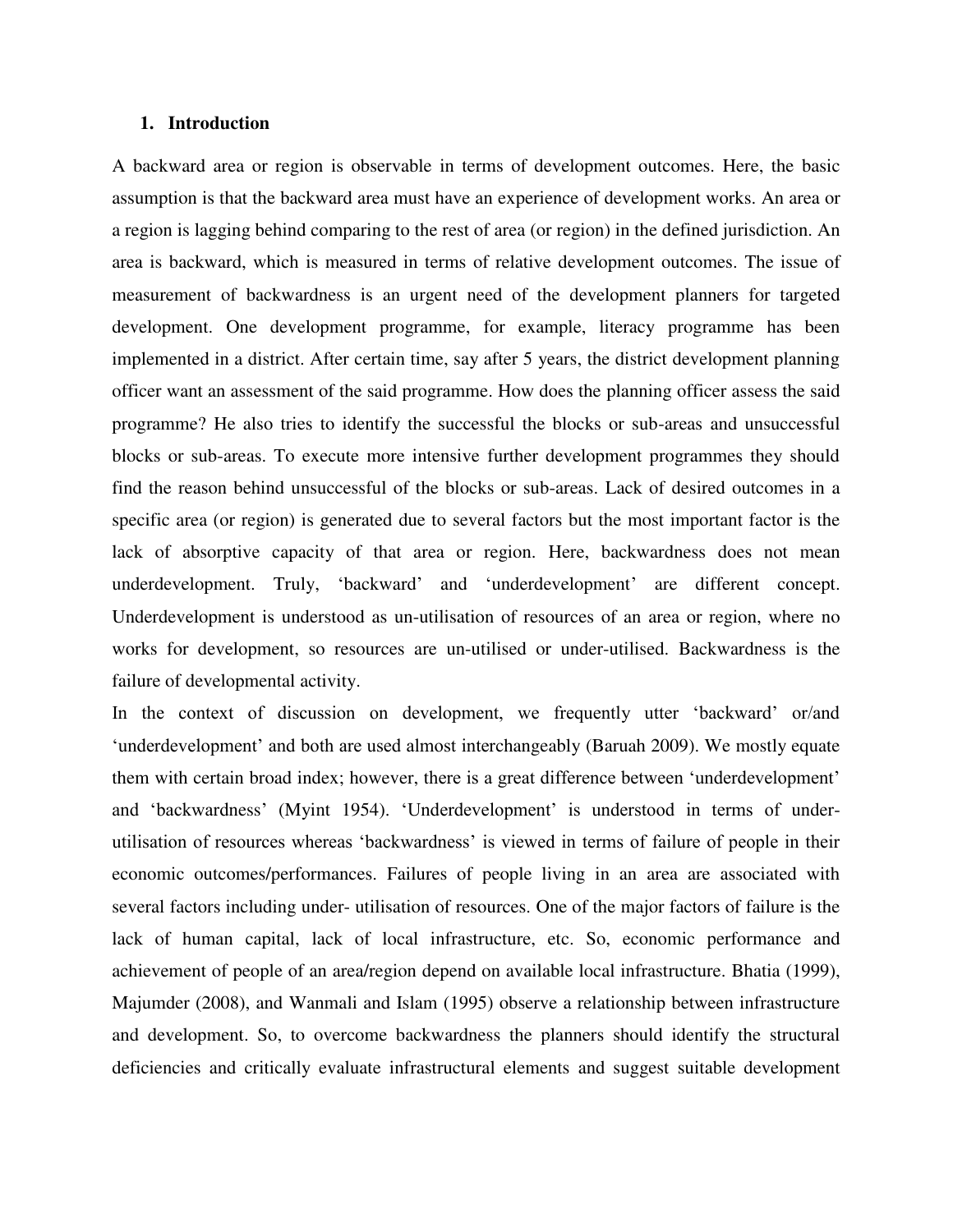programmes so that people can succeed in their economic endeavours and pursuits (Baruah 2009).

There is a need to strengthen the institutions at the grassroots level. The grassroots level institutions facilitate the participatory planning, decision making, monitoring and implementation of local needs; and also provide the professional support for their plans at different stages. District should prepare a diagnostic study of its backwardness specifying the relatively backward pockets within the district based on which the district plan would be prepared (Baruah 2009). Truly, How do we evaluate the development schemes? What should be a measurement index for backwardness? Or, How do we measure backwardness? What should be the appropriate policy for such areas or regions? This study attempts to answer these questions with an empirical analysis in a small-scale.

In this context, this study focuses on the district of Burdwan, which is an important district of West Bengal in terms of the contribution to the state gross domestic product, and both sector agriculture and industry sectors contribute significantly to state and nation. Burdwan district is comparatively developed district in West Bengal. Still certain parts of Burdwan district are backward. There is several ongoing development programmes in the district of Burdwan. This paper investigates the reason behind the failures of development programmes. Analysing at the block level data, this paper tries to identify the blocks which fail to produce desirable outcomes and also points out the sources or possible factors of backwardness of the blocks. The findings will help the district planners for possible prioritisation of development scheme.

This paper is organised as follows: Next section provides an overview of related literature. Section 3 describes data and methodology, section 4 discusses analytically the results and finally, section 5 concludes with remarks.

### **2. Literature Review**

Planning for regional development is important because of regional disparity in resource endowments and/or disparity in economic growth and quality of life or level of living (Sarma 1966). Long time, most of the academic discussions over regional planning have focused on issues of fixing criteria for defining backwardness region or area and sharing national funds for regional development schemes, and also highlight effective mechanism for evaluating development programmes or schemes. On the basis of evaluation, regions are categorised as per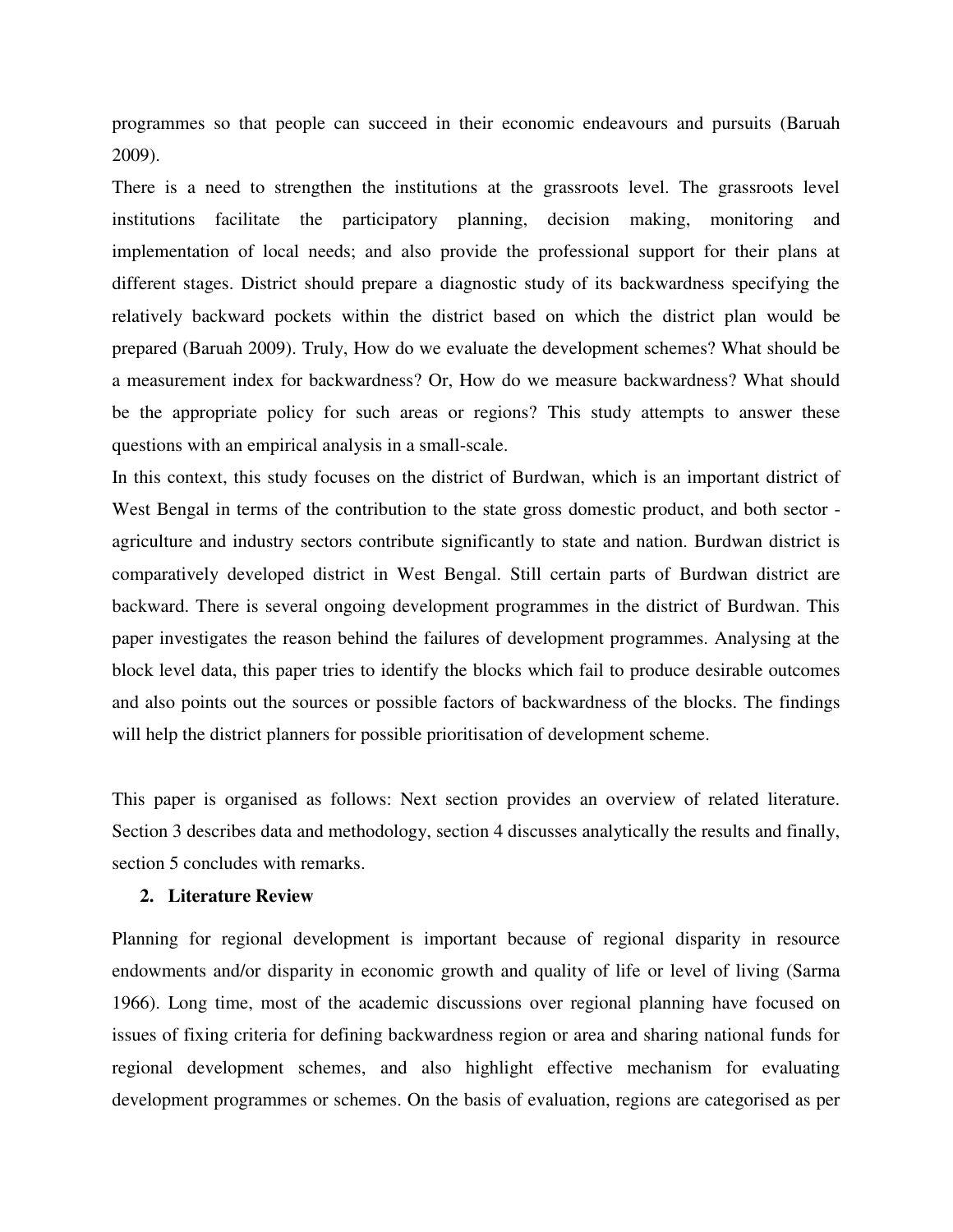homogeneity and justify special attentions to them (Baruah 2009). In this context, conceptualising the notion of a region is more important than specifying criteria of identification. In this respect, Sarma (1966) suggests three approaches (i) regions can be identify as per their homogeneity in terms of socio-economic characteristics, (ii) the nodal regions can be formed on the basis of functionality, and (iii) regional formation can be done on the basis of policy orientation that depends on available political institutions for implementing policy decisions. Frequently the government also form several committees (like Sukhomoy Chakraborty Committee 1972) for identifying the backward regions or areas or districts. There are lot of academic studies also identify backward region (Raghurajan committee 2013, Baruah 2009, Kulkarni et al 1982, Rao 1973, Desarda 1996, Nair 1993). The Ninth Finance Commission adopts a composite index of backwardness for state allocations. In the context of state allocation, the latest state allocation formula is base on backwardness index, which is reported by Raghurajan Committee 2013. Raghurajan Committee 2013 developed a composite index of backwardness comprising ten different dimensions of level of development (Ramaswami 2014). All these efforts try to investigate the issue of backwardness in many dimensions using different indicators and attempt to develop a composite index, which is useful in formulations of development plans and policies.

The development index is able to capture the wellbeing of an average individual in a region or an area. The development index is a composition of socio- economic indicators, which include livelihood instead of income and other social indicators. It should be mentioned that the human development index, is widely accepted, combines income with indicators of health and education (Ramaswami 2014). In this paper at the block levels livelihood index is used as a proxy of  $income<sup>1</sup>$ .

## **3. Data and Methodology**

l

Recently Raghurajan Committee report 2013 provides a composite index of the Backwardness index. This Backwardness index includes the following ten sub-components: (i) Livelihood

<sup>&</sup>lt;sup>1</sup> Livelihood index capture the work participation of people in a block level. It does not measure income or consumption but has certain reflection on their wellbeing. 'However, economists have long preferred average consumption expenditures per capita as a better measure of economic welfare. Consumption is less sensitive than income to shocks coming from droughts, prices or policy changes. Secondly, as inequality in consumption is less than the inequality in income, the consumption average is more representative of average standards of living' (Ramaswami 2014).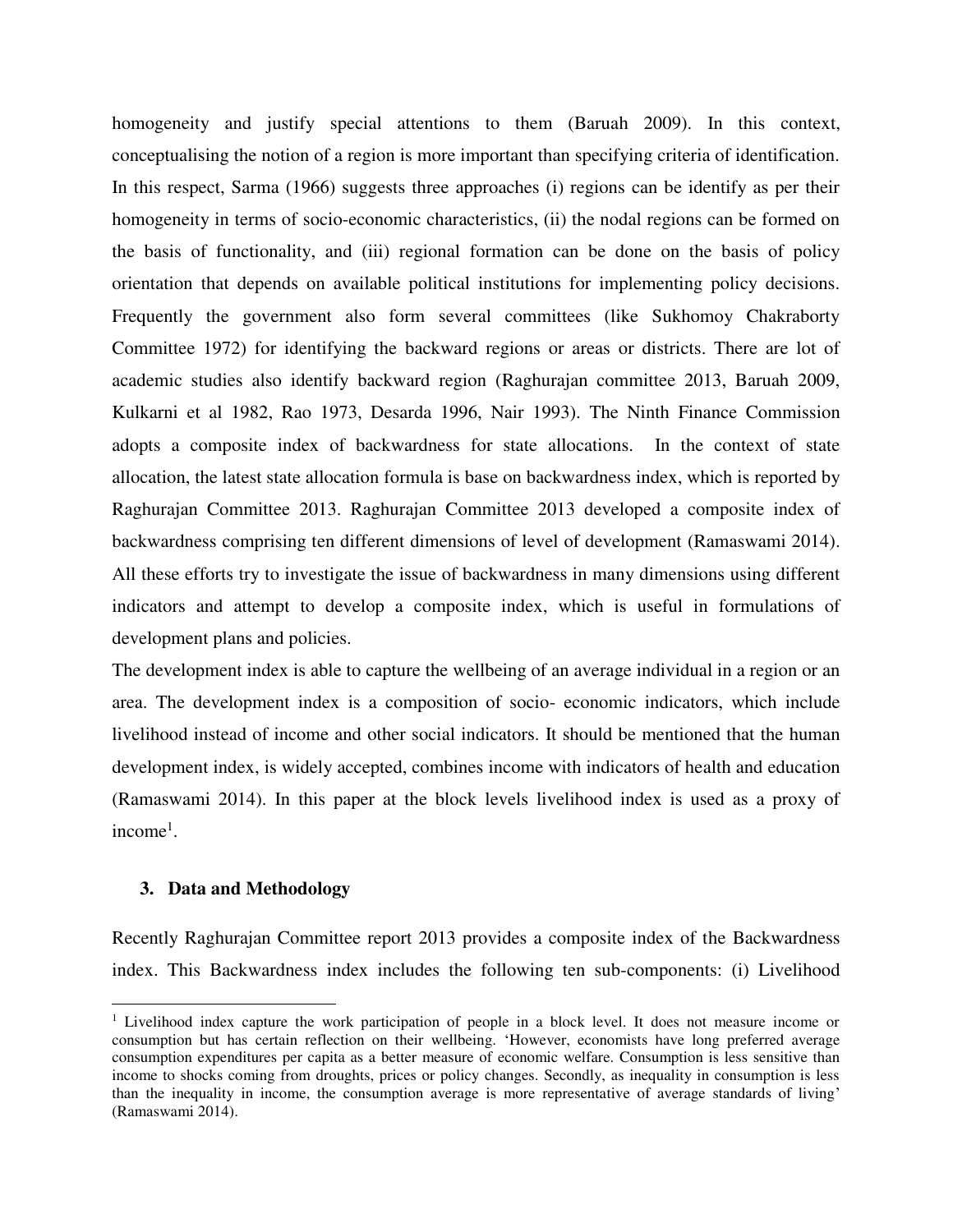Index, (ii) Education index, (iii) Health Index, (iv) Female literacy, (v) Financial Inclusion, (vi) Poverty rate, (vii) Household amenities, (viii) percentage of SC-ST population, (ix) Urbanization rate, (x) connectivity. This study also incorporates the above mentioned Indies for the construction of composite index of backwardness following the Raghurajan Committee Report 2013. This is a redo exercise the notion of the concept of backwardness with some modifications at grassroots level i.e., the block level data which completely different from Raghurajan Committee Report 2013. Table 1 briefly describes each variable under sub-heading of each subindex and indicating their corresponding data sources.

- The calculation of Livelihood sub-index has been constructed using the indicators like Percentage of Total worker to total population, Percentage of Main worker to total worker and Percentage of Other worker among main workers.
- The Education sub index is calculated as a weighted average of total number of Educational institution in Primary and Upper Primary School in the age group 5-14 years, Teacher Student Ratio and attendance ratio that is taken as a proxy using the ratio of upper primary to primary of the district Burdwan in the year 2013-14. Attendance ratio is the percentage of students joining in the upper primary from primary school. This measurement of the attendance ratio is different from other studies.
- Health performance and the health services available to the people vary widely across various blocks of the district of Burdwan. So, it is necessary and desirable to examine the health status of the people across various blocks / sub divisions of the district of Burdwan.
- Three important indicators for examining the health status of the people are: preventive health care indicator, curative health care indicator and promotional health care indicator. Index of Curative Health care facilities has been constructed using the indicator like (i) No. of Bed per 1000 Population, (ii) No. of Doctors per 1000 Population. Preventive Health care index has been constructed using indicators like (i) Percentage of Households having Latrine facility, (ii) Percentage of Households having Separate Bathroom, (iii) Percentage of Households having Safe Drinking Water facility. The Promotional Health care index has been constructed using indicators of (i) Percentage of Institutional delivery, (ii) Percentage of Mother facilitated with 3 times Ante-Natal Care (i.e. ANC-3), and (iii) percentage of immunized children. For the construction of Curative health care index, Preventive health care index, and Promotional health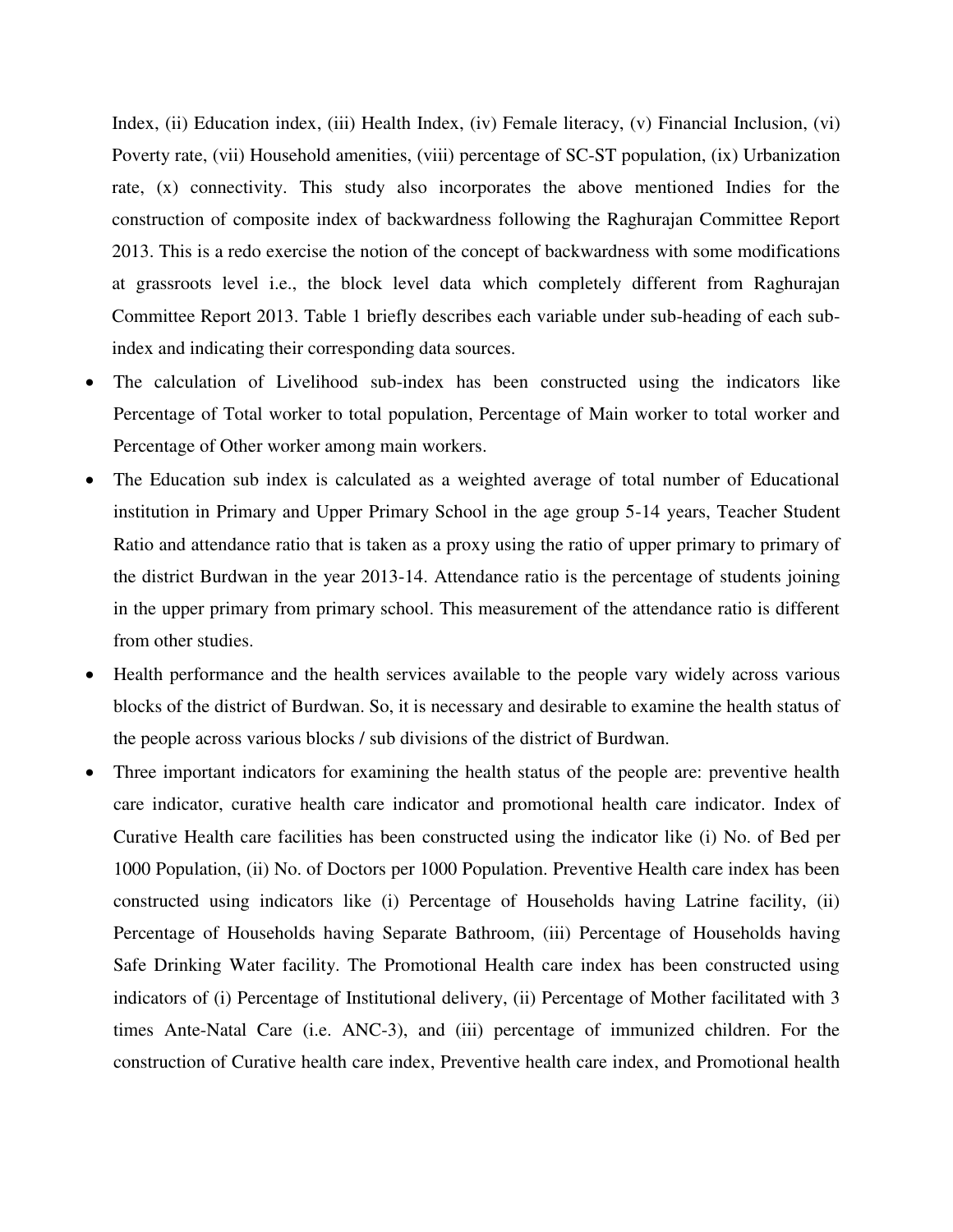care index we have utilized the data driven weights of these indicator using Principal Component (PC) Method.

- Female literacy, percentage of SC-ST population and urbanization rate are from the census abridgments. In addition to economic and social outcomes, we also include an indicator of financial inclusion, which is the percentage of households availing banking services.
- The sub-index for "household amenities" is a weighted average of the number of households which have the following (i) Percentage of Households with Telephone service, (ii) Percentage of Households with electricity as primary source of lighting, (iii) Percentage of Households with no sanitation facilities and (iv) Percentage of Households with no Asset.
- Poverty rate used in this paper have been taken from the Rural Household Survey of Burdwan District. For creating poverty rate we have been taken the number of households that belong to Below Poverty Line (BPL). This is based on the definition being currently used by the Planning Commission.
- Finally, we include a sub-index of connectivity which is a weighted average of a number of indicators - (i) total Length of Surfaced Roads of Pradhan Mantri Gram Sadak Yojana, (ii) total Length of Surfaced Roads of Gram Panchayat & Panchayat Samity, (iii) total Length of Surfaced Roads of Zilla Parishad and P.W.D. Connectivity could also be defined as a ratio of the population, as suggested by the Raghuram Rajan Committee 2013. The committee thought that this would be essential if there are capacity constraints, however it was not completely clear that such constraints are binding, hence the committee decided not to scale it by population.

Table 2a summarise the basic characteristics of the variables and describes statistical nature of data set.

The value of each indicator may be located in terms of development objectives that put the value at its maximum while the minimum being the lowest value observed in the distribution. Simply, if  $x_i$  be the value of the ith indicator then its location in terms of the minimum and maximum is

$$
L_i = \frac{x_i - x_{min}}{x_{max} - x_{min}} \tag{1}
$$

## Where,  $0 \leq L_i \leq 1$

This  $L_i$  is a standard normalised variable or simple an index for ith variable. Equation (1) is an Index calculating formula.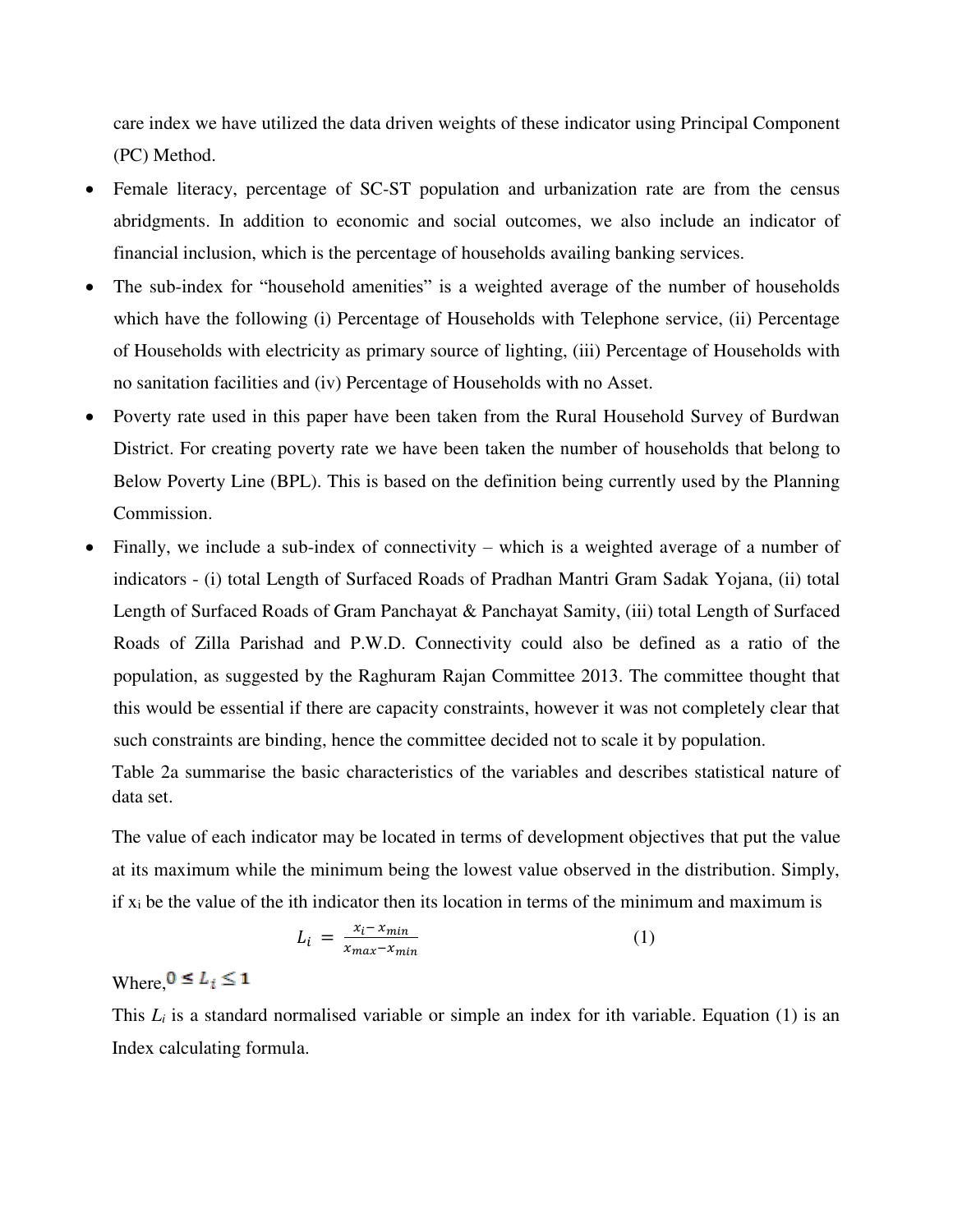Once values of *Li* are obtained following the equation (1), the composite value of all *Li* is then may be taken as the simple average of the all eight values so obtained, which is simply given by

$$
I = \left(\frac{1}{10}\right) \sum_{i=1}^{10} L_i
$$
 (2)

The value of *I thus*, reflect the relative achievement of a block in terms of ten indicators. The backwardness, is then indicated by the Backwardness Index (BI), which can be expressed as

$$
BI = (1-I)
$$
 (3)

The values of the Backwardness Index (BI) will lies between the ranges of 0 to 1. The Value 0 implies lack of backwardness while value 1 implies the highest possible level of backwardness. The value is closer to zero lesser is the level of backwardness. Similarly, more the value more is the level of backwardness. Depending on the values of the BI, we may define three levels of backwardness. For Instance, with the value of BI ranging between 0 to 0.29, a block may be termed as less backward or developed, with values 0.30 to 0.69 it may be called moderately backward and with the value being 0.70 and/or above blocks may be considered as most backward blocks. Higher the values of BI, greater will the areas of backwardness and vice versa. The Backwardness Index (BI) can be used to identify backward blocks and rank them accordingly. The levels of achievement i.e. value of *Li* can be used for highlighting sectors affecting overall level of backwardness. The lowest achievement implies highest priority. Also,

the respective backwardness indices of the blocks can be used as marker for allocating funds in different sectors. Further, the index can be effectively used for monitoring various programmes or centrally sponsored schemes likes Indira AwasYojana (IAY), Rastriys Sam VikasYojna (RSVY) etc.

The important property of this backwardness index is the progressivity. It suggests that if there is a positive movement in any of the underrepresented value in the set of indicators, others remain constant, the achievement index should increase and backwardness index should decline.

The backwardness index (BI) or weighted backwardness index (WBI) can be used to identify backward blocks and rank them accordingly.

## **4. Results and Analysis**

Table 2b describes the summary statistics of all sub-indices and shows their central tendency (mean or average) with variation (standard deviation). Table 3 displays the Block-wise Backwardness index and its components. The last column of table 3 shows the rank of Blocks as per the score of backwardness index. The most Backward Block in Burdwan district is Purbasthali -II. The second and third most Backward Blocks are Memari -I and Ketugram –I,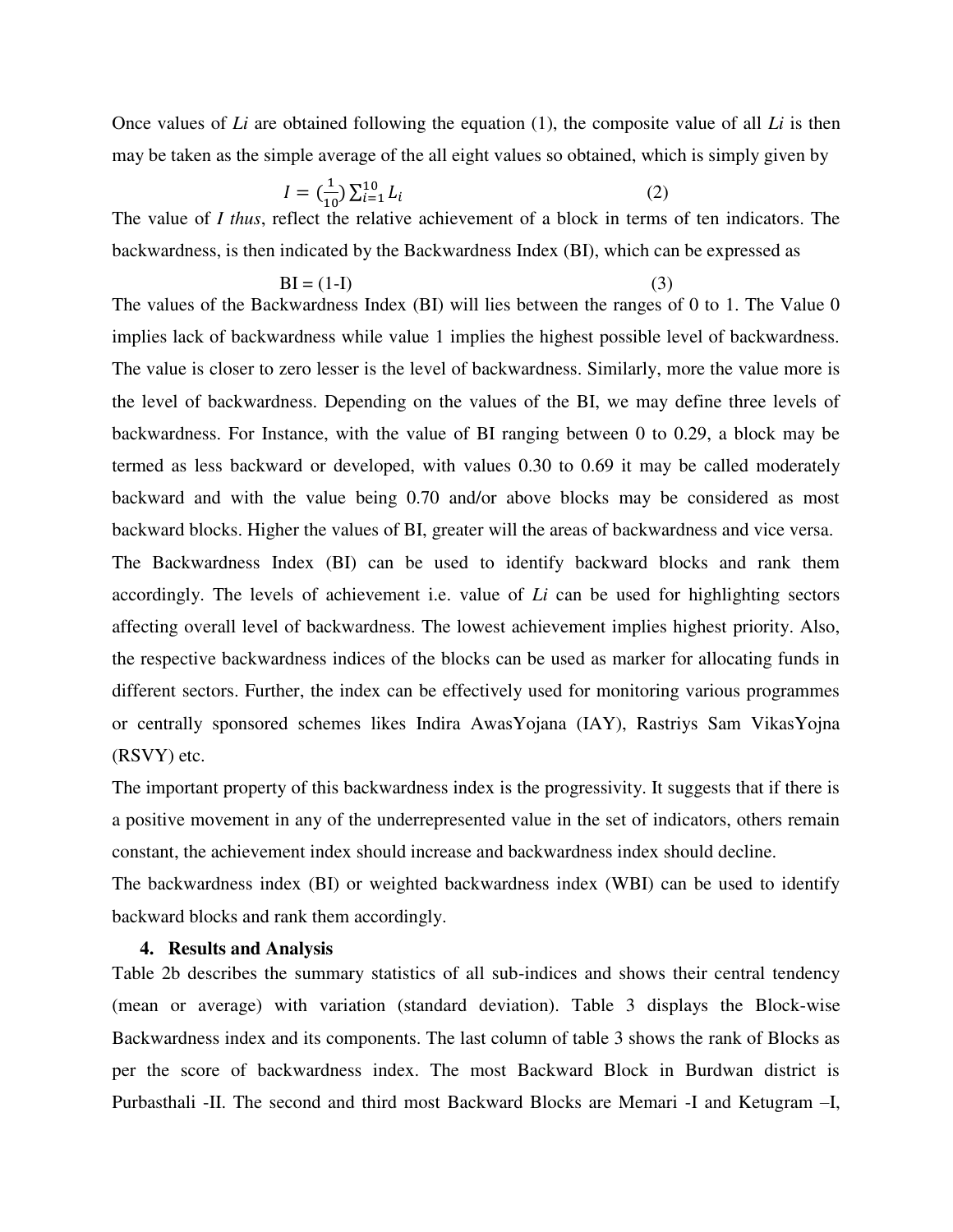respectively. The fourth and fifth most Backward Blocks are Purbasthali-I and Ketugram-II, respectively. Salanpur Block is the least backward block in the district of Burdwan. In other words, Salanpur Block is the most developed block in Burdwan district. Out of 31 Blocks of Burdwan district, rank of Backwardness index of Salanpur Block is 31. The second and third most developed blocks are Andal and Jamuria, respectively. Kanksa and Raniganj are the fourth and fifth most developed blocks in Burdwan district, respectively. Jamalpur, F-Durgapur, Khandaghosh and Memari-II Blocks are moderately developed and their ranks of backwardness index are 14, 15, 16 and 17, respectively.

The Backwardness index is a composite index which includes ten major development indicators. Table 4 shows the pair-wise correlation matrix of ten sub-development Indies. It should be noted that there is a highly significant positive strong correlation between SC&ST population and poverty, urbanisation and livelihood, household amenities and urbanisation, health and livelihood index etc. A negative correlation is observed with other development indices, except female literacy index. Financial inclusion index has no significant relation with other indices. Connectivity index has negative correlation only with livelihood index and insignificant with other indices that are unexpected.

There are several development schemes and a few blocks are unsuccessful in implementing all the development programmes but several blocks execute some programmes successfully. So, it will be noteworthy to find the rank of blocks for some important development indicators. In this context, we rank individual development programmes (Table  $5 - 7$ ).

Now, we examine the rank of blocks for major indicators of Human Development Index in the District of Burdwan. Table 5 shows the block-wise rank of major components of human development index in Burdwan district. Truly, Table 5 provides the performance of the major components of human development programmes such as education, livelihood and health development programmes.

Table 6 provides the block-wise rank of urbanisation, household amenities and connectivity whereas Pandabeswar, Andal and Raniganj hold the  $1<sup>st</sup>$ ,  $2<sup>nd</sup>$  and  $3<sup>rd</sup>$  rank of urbanisation, respectively; whereas these three blocks hold the  $3<sup>rd</sup>$ ,  $4<sup>th</sup>$  and  $1<sup>st</sup>$  rank in household amenities, respectively. Jamuria holds  $2<sup>nd</sup>$  position in household amenities and  $5<sup>th</sup>$  position in urbanisation in Burdwan district. Table 7 shows the rank of female literacy, financial inclusion and poverty index in Burdwan district. Ausgram –I block belongs to most unsuccessful (or backward) blocks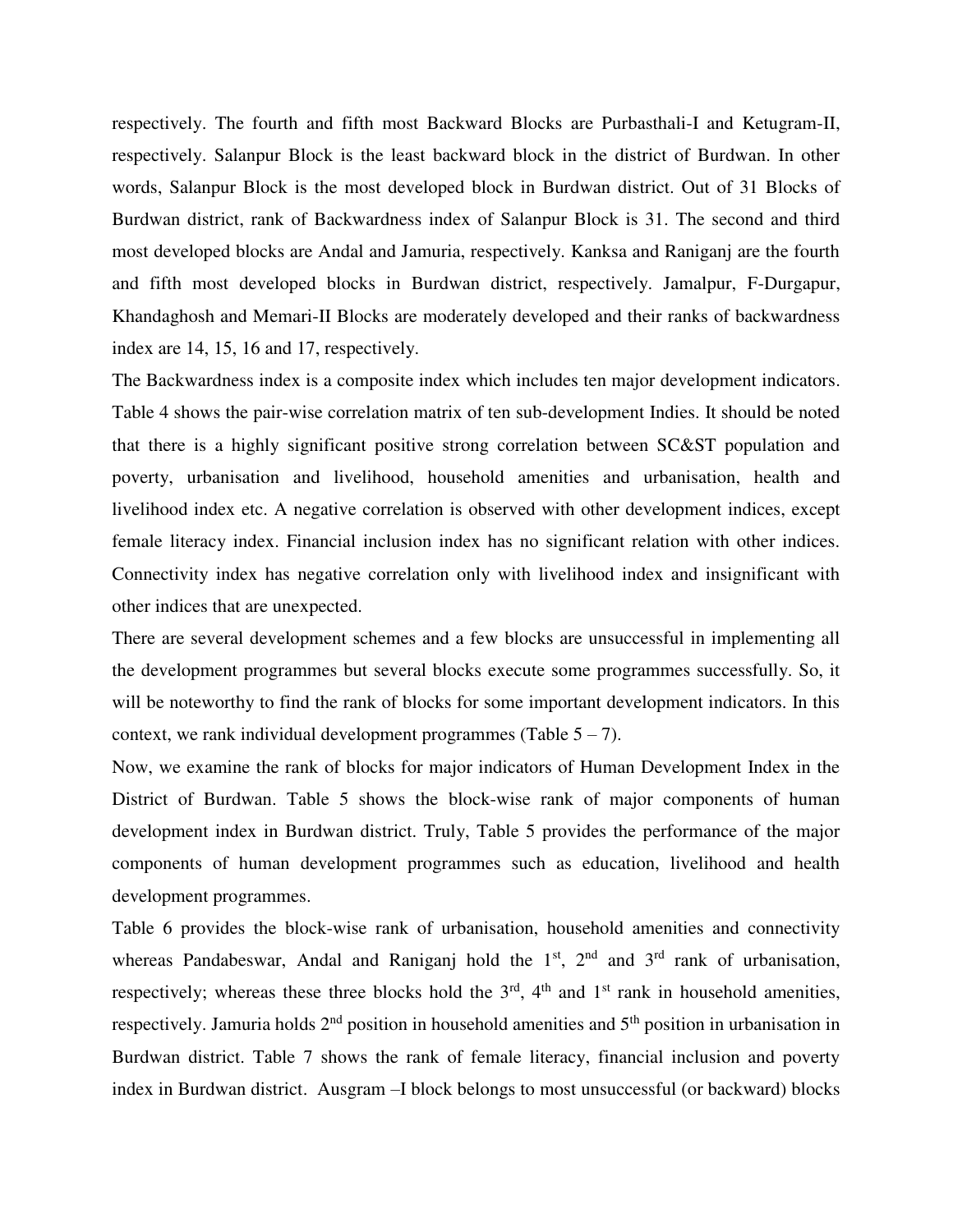in terms of other development indicators but it holds  $1<sup>st</sup>$  and  $2<sup>nd</sup>$  rank in financial inclusion and road connectivity index, respectively. We are hesitantly accepting these findings and leave the scope of its improvement. Again we recheck the data availability to overcome some drawbacks, if any.

### **5. Concluding remarks**

This paper prepares the block level backwardness index and identifies the backward blocks in Burdwan district. Top 5 most backward blocks are Purbasthali-II, Memari-I, Ketugram-I, Purbasthali-I and Ketugram-II as per ranks and the least backward block is Sultanpur, 2<sup>nd</sup> least backward block is Andal in district of Burdwan. This block level backwardness index is useful and meeting various planning requirements that ultimately would reduce regional disparity at the block level.

## **References**

Baruah, J., (2009), BRGF and Intra-district backwardness: towards a programmable index, OKD institute of Social Change and Development, MPRA paper No. 40164.

Bhatia, M.S. (1999), Rural infrastructure and Growth in Agriculture, *Economic & Political Weekly*, Vol.-34, No.13, A43-A48.

Desarda, H. M., (1996), The Other side of Development: Maharastra's Backward Regions, *Economic and Political Weakly,* Vol-31, No. 50, 3233 -3234.

Kulkarni, G. A., Gill, B. S., and Pillai, S. K., (1982), On Identification of Economically Backward Regions in Rural India, Sarvekshana, vol.-1&2, No. 17, 7-17.

Majumder, R. (2008), *Infrastructure and Development in India – Inter-linkages and Policy Issues*, Rawat Publications, Jaipur.

Myint, H., (1954), An Interpretation of Economic Backwardness, *Oxford Economic Papers*, Vol.-6(2), 132-163.

Nair, K. R. G. (1993), New Economic Policy and Development: A Note on Orissa, *Economic and Political Weakly,* Vol-28, No. 19, 939 -941.

Paranjape, J. (1988), Inducing Industrial Location in Backward Regions: A Study of Maharstra and Gujrat, *Economic and Political Weakly,* Vol-23, No. 7, 321 -329.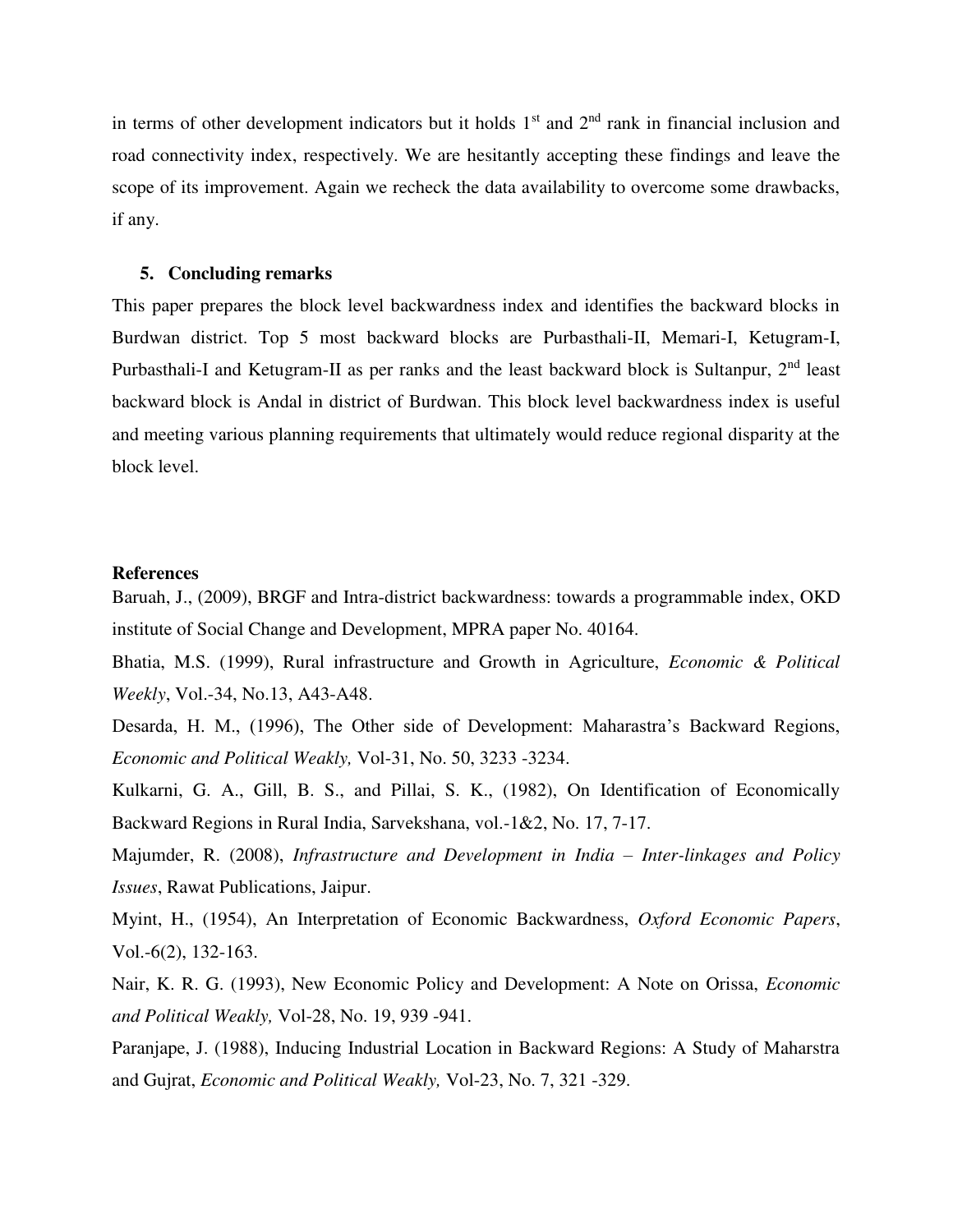Rajan, Raguram, (2013), Report of the committee for evolving a composite development index of states, Ministry of Finance, Govt. of India.

Ramaswami, Bharat, (2014), Composite Development Index: An Explanatory Note, Yojana, May 2014.

Rao, S. K., (1973), A Note o Measuring Economic Distance between Regions in India, *Economic & Political Weekly*, Vol.-8, No.17, 793 – 800.

Raychaudhuri, Ajitava and Haldar, Sushil Kr (2009), An Investigation into the Inter-District Disparity in West Bengal, 1991-2005, *Economic & Political Weekly*, Vol XLIV NOS 26 & 27.

Sarma, J.N., (1966), Balanced Regional Development – Is it Possible, *Economic and Political Weakly,* Vol-1, No. 18, 757 -769.

Wanmali, S. and Islam, Y., (1995), Rural Services, Rural Infrastructure and Regional Development in India, *The Geographic Journal,* Vol.-161, No.2, 149-166.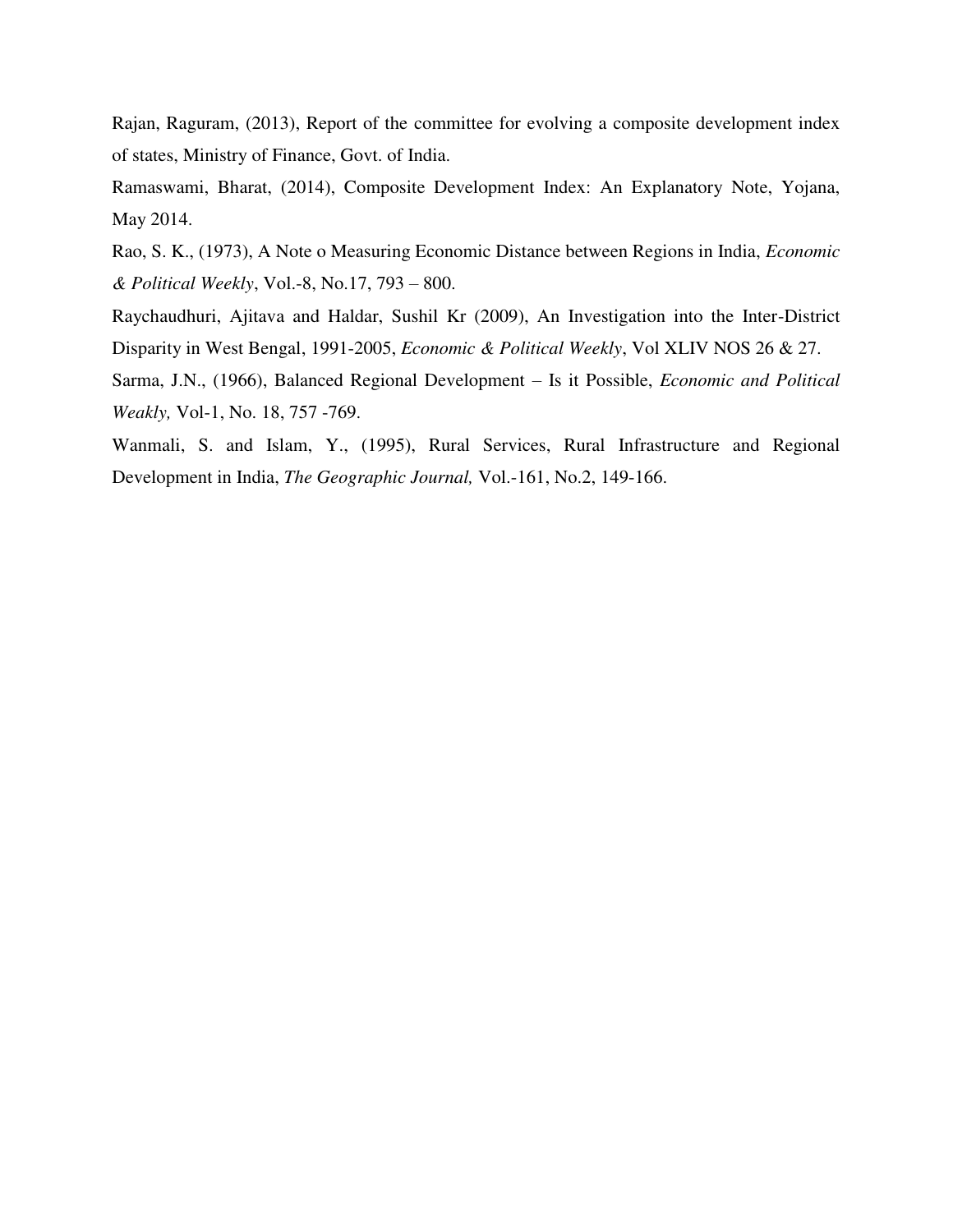|            |                        | Variable                                                                                                 | Source                                        |
|------------|------------------------|----------------------------------------------------------------------------------------------------------|-----------------------------------------------|
|            |                        | Percentage of Total worker to total population<br>$\bullet$                                              | Primary Census                                |
|            | 1. Livelihood Index    | Percentage of Main worker to total worker<br>$\bullet$                                                   | Abstract (PCA, 2011)                          |
|            |                        | Percentage of Other worker among main workers<br>$\bullet$                                               |                                               |
|            |                        | No. of Education Institution in Primary and Upper<br>$\bullet$                                           | $2013 - 14$                                   |
|            | 2. Education           | Primary School                                                                                           | U-DISE, SSM Office                            |
|            |                        | <b>Teacher Student Ratio</b><br>$\bullet$                                                                | Burdwan                                       |
|            |                        | Ratio of Upper Primary to Primary Section<br>$\bullet$                                                   |                                               |
| 3. Health: |                        | No. of Bed per 1000 Population<br>$\bullet$                                                              |                                               |
|            |                        | No. of Doctors per 1000 Population<br>$\bullet$                                                          |                                               |
|            | i) Curative Health     | Percentage of Households having Latrine facility<br>$\bullet$                                            |                                               |
|            |                        | Percentage of Households having Separate<br>$\bullet$                                                    |                                               |
|            | ii) Preventive Health  | Bathroom                                                                                                 |                                               |
|            |                        | Percentage of Households having Safe Drinking<br>$\bullet$                                               | Census 2011                                   |
|            |                        | Water facility                                                                                           |                                               |
|            |                        | Percentage of Institutional delivery<br>$\bullet$<br>Percentage of Mother facilitated with 3 times Ante- |                                               |
|            | iii)Promotional Health |                                                                                                          |                                               |
|            |                        | <b>Natal Care</b>                                                                                        |                                               |
|            |                        | percentage of immunized children<br>$\bullet$                                                            |                                               |
| 3.         | Female Literacy Rate   |                                                                                                          | <b>Primary Census</b><br>Abstract (PCA, 2011) |
| 4.         | Financial Inclusion    |                                                                                                          | Census 2011                                   |
|            |                        | Percentage of Households having Banking Services<br>$\bullet$                                            |                                               |
| 5.         | Poverty                |                                                                                                          | Rural Household<br>Survey of Burdwan          |
|            |                        |                                                                                                          | District 2014                                 |
|            |                        |                                                                                                          | <b>Primary Census</b>                         |
| 6.         | Urbanization           |                                                                                                          | Abstract (PCA, 2011)                          |
|            |                        | Percentage of Households with Telephone service<br>$\bullet$                                             |                                               |
|            |                        | Percentage of Households with electricity as<br>$\bullet$                                                |                                               |
| 7.         | Households Amenities   | primary source of lighting                                                                               |                                               |
|            | Index                  | Percentage of Households with no sanitation<br>$\bullet$                                                 | Census 2011                                   |
|            |                        | facilities                                                                                               |                                               |
|            |                        | Percentage of Households with no Asset<br>$\bullet$                                                      |                                               |
| 8.         | Percentage of SC and   |                                                                                                          | <b>Primary Census</b>                         |
|            | <b>ST</b> Population   |                                                                                                          | Abstract (PCA, 2011)                          |
|            |                        | Total Length of Surfaced Roads (KM.)<br>$\bullet$                                                        | <b>District Statistical</b>                   |
| 9.         | Connectivity           | (PradhanMantri Gram SadakYojana, Gram                                                                    | Handbook Burdwan                              |
|            |                        | Panchayat&PanchayatSamity, ZillaParishad and<br>P.W.D.)                                                  | 2013                                          |
|            |                        |                                                                                                          |                                               |

## Table 1: Index for Underdevelopment: Sub components and Sources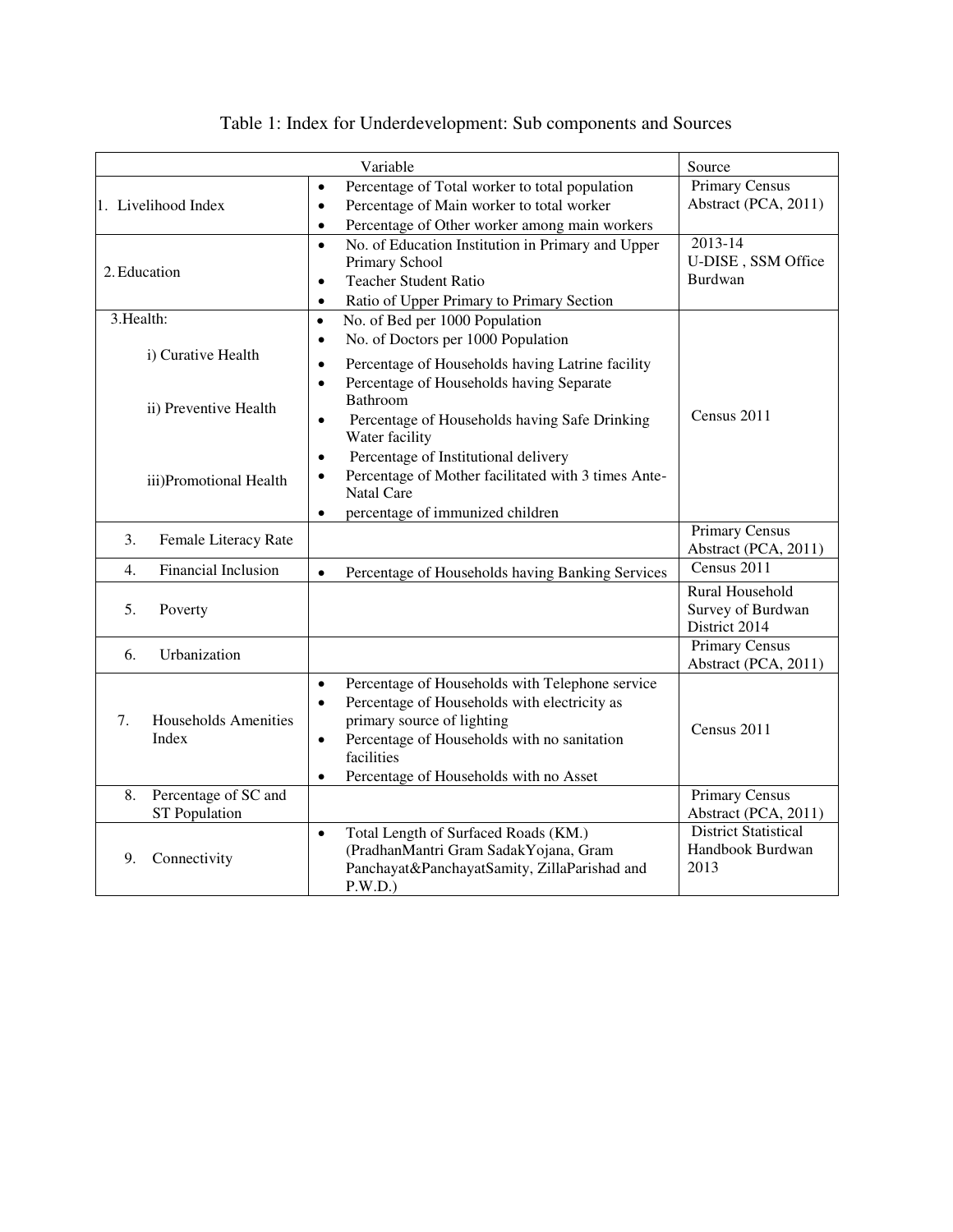|                          | Variable                                                       | Mean    | Median  | Maximum | Minimum | Standard<br>Deviation |
|--------------------------|----------------------------------------------------------------|---------|---------|---------|---------|-----------------------|
| Livelihood<br>Index      | Total worker to total<br>$\mathbf{i}$<br>population            | 0.392   | 0.398   | 0.461   | 0.311   | 0.047                 |
|                          | ii) Main worker to total worker                                | 0.706   | 0.726   | 0.863   | 0.509   | 0.086                 |
|                          | iii) Other worker among main<br>workers                        | 0.393   | 0.287   | 0.884   | 0.201   | 0.210                 |
| Education                | iv) SCH _primary & U-primary                                   | 180.355 | 175.000 | 315.000 | 84.000  | 51.171                |
| Index                    | v) Teacher student ratio                                       | 1.569   | 1.599   | 1.709   | 1.369   | 0.089                 |
| <b>Female Literacy</b>   | vi) Female Literacy                                            | 60.419  | 60.200  | 77.100  | 51.200  | 6.421                 |
| Financial<br>Inclusion   | vii) % of hh availing banking<br>services                      | 61.634  | 62.850  | 84.330  | 38.910  | 10.291                |
| Poverty                  | viii)% of BPL card Holders                                     | 22.357  | 21.283  | 36.105  | 16.314  | 4.668                 |
| Households<br>Amenities  | ix)% of HH with no sanitation<br>facilities                    | 52.343  | 52.930  | 72.643  | 26.136  | 11.534                |
|                          | x)% of HH with Mobile service                                  | 41.660  | 39.750  | 63.950  | 27.120  | 9.413                 |
|                          | xi)% of HH with electricity as<br>primary source of lighting   | 54.857  | 51.632  | 84.886  | 31.957  | 14.933                |
|                          | xii)% Asset less HH                                            | 23.478  | 21.970  | 41.640  | 8.340   | 7.993                 |
| SC & ST                  | xiii) % of SC Popn.                                            | 33.724  | 33.821  | 41.362  | 22.964  | 4.983                 |
| population Index         | xiv) % of ST Popn.                                             | 8.168   | 7.781   | 18.294  | 0.815   | 5.163                 |
| <b>Curative Health</b>   | xv) Bed per 1000 population                                    | 0.379   | 0.261   | 1.748   | 0.097   | 0.358                 |
|                          | xvi)Doctors per 1000 Population                                | 0.063   | 0.052   | 0.198   | 0.006   | 0.046                 |
| <b>Preventive Health</b> | xvii)Households having latrine<br>facility within the premises | 47.658  | 47.070  | 73.860  | 27.360  | 11.534                |
|                          | xviii)% of HH with safe drinking<br>water within premises      | 18.030  | 10.132  | 66.826  | 1.808   | 17.846                |
|                          | xix) Households having separate<br>Bathroom                    | 29.591  | 27.278  | 55.842  | 17.081  | 8.479                 |
| Promotional              | xx)Institutional Delivery                                      | 63.018  | 67.657  | 95.660  | 23.028  | 17.883                |
| Health                   | xxi) 3ANC                                                      | 83.466  | 83.064  | 95.241  | 67.363  | 5.947                 |
|                          | xxii) P.C. of Immunized Child                                  |         |         |         |         |                       |
| Connectivity<br>Index    | xxiii)Total length of roads(KM.)                               | 1.520   | 1.301   | 3.192   | 0.652   | 0.554                 |
| Urbanization             | xxiv)Urbanization rate                                         | 16.538  | 3.740   | 83.495  | 0.000   | 25.409                |

## Table 2a: Descriptive Statistics of all the variables

Table 2b: Descriptive Statistics (Central tendency and Dispersion) of all sub-indices

| <b>Descriptive Statistics</b> |        |                |  |  |  |  |  |
|-------------------------------|--------|----------------|--|--|--|--|--|
|                               | Mean   | Std. Deviation |  |  |  |  |  |
| Livelihood index              | .49713 | .059579        |  |  |  |  |  |
| Edu index                     | .44106 | .155739        |  |  |  |  |  |
| Health_index                  | .32313 | .116551        |  |  |  |  |  |
| Female Literacy index         | .35597 | .247855        |  |  |  |  |  |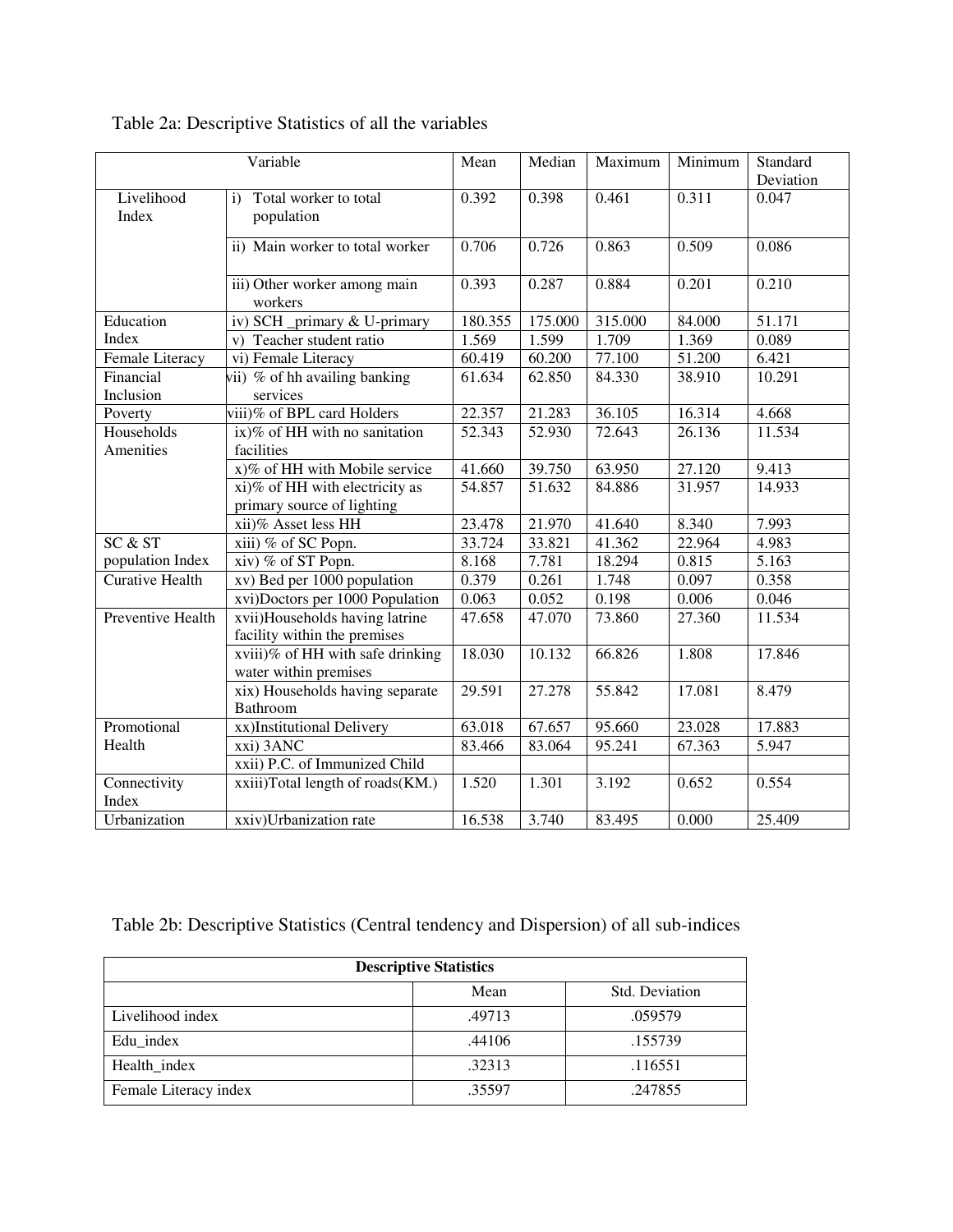| index of Financial inclusion | .50029 | .226615 |
|------------------------------|--------|---------|
| index of poverty             | .30532 | .235942 |
| index of urbanization        | .19803 | .304290 |
| index of HH amenities        | .46135 | .100965 |
| index of sc& st              | .38345 | .149508 |
| connectivity index           | .34194 | .217935 |

Table 3: Backwardness Index and Rank of Blocks in Burdwan District, West Bengal

| S1             | <b>Blocks</b>             | Livelihood | Educatio | Health | Female            | Financial          | Poverty | Urbanization | $\mathbf{H} \mathbf{H}$ | SC &           | connectiv | <b>Backw</b>     | <b>Rank</b> of   |
|----------------|---------------------------|------------|----------|--------|-------------------|--------------------|---------|--------------|-------------------------|----------------|-----------|------------------|------------------|
| No.            |                           | index      | n index  | index  | Literacy<br>index | inclusion<br>index | index   | index        | amenities<br>index      | STpln<br>index | ity index | ardness<br>index | Backward<br>ness |
| $\mathbf{1}$   | Andal                     | 0.644      | 0.538    | 0.567  | 0.375             | 0.603              | 0.380   | 0.969        | 0.621                   | 0.50           | 0.202     | 0.460            | $\overline{30}$  |
| $\overline{2}$ | Ausgram-I                 | 0.400      | 0.226    | 0.231  | 0.154             | 1.000              | 0.460   | 0.000        | 0.441                   | 0.45           | 0.559     | 0.608            | 19               |
| $\mathfrak{Z}$ | Ausgram-II                | 0.428      | 0.527    | 0.261  | 0.085             | 0.699              | 0.553   | 0.000        | 0.439                   | 0.50           | 1.000     | 0.551            | 26               |
| $\overline{4}$ | Barabani                  | 0.540      | 0.209    | 0.413  | 0.004             | 0.249              | 0.865   | 0.453        | 0.580                   | 0.72           | 0.185     | 0.578            | $\overline{22}$  |
| 5              | Bhatar                    | 0.470      | 0.547    | 0.314  | 0.263             | 0.394              | 0.251   | 0.000        | 0.429                   | 0.34           | 0.161     | 0.683            | $10\,$           |
| 6              | Burdwan-I                 | 0.513      | 0.432    | 0.24   | 0.421             | 0.351              | 0.263   | 0.222        | 0.480                   | 0.37           | 0.090     | 0.661            | 11               |
| $\overline{7}$ | Burdwan-II                | 0.521      | 0.654    | 0.331  | 0.344             | 0.545              | 0.150   | 0.050        | 0.436                   | 0.29           | 0.189     | 0.649            | 13               |
| 8              | F-Durgapur                | 0.527      | 0.171    | 0.329  | 0.259             | 0.258              | 0.179   | 0.316        | 0.522                   | 0.35           | 0.716     | 0.637            | $\overline{15}$  |
| 9              | Galsi-I                   | 0.445      | 0.506    | 0.401  | 0.282             | 0.334              | 0.311   | 0.148        | 0.450                   | 0.38           | 0.195     | 0.655            | 12               |
| 10             | Galsi-II                  | 0.452      | 0.439    | 0.22   | 0.185             | 0.594              | 0.197   | 0.000        | 0.474                   | 0.34           | 0.272     | 0.683            | 9                |
| 11             | Jamalpur                  | 0.471      | 0.751    | 0.29   | 0.355             | 0.570              | 0.155   | 0.000        | 0.350                   | 0.25           | 0.362     | 0.644            | 14               |
| 12             | Jamuria                   | 0.490      | 0.260    | 0.295  | 0.000             | 0.298              | 1.000   | 0.467        | 0.655                   | 0.83           | 0.323     | 0.538            | 29               |
| 13             | Kalna-I                   | 0.475      | 0.470    | 0.313  | 0.456             | 0.417              | 0.049   | 0.120        | 0.378                   | 0.21           | 0.232     | 0.688            | 6                |
| 14             | Kalna-II                  | 0.493      | 0.442    | 0.304  | 0.961             | 0.467              | 0.051   | 0.072        | 0.364                   | 0.21           | 0.592     | 0.604            | $\overline{20}$  |
| 15             | Kanksa                    | 0.483      | 0.393    | 0.307  | 0.371             | 0.655              | 0.537   | 0.501        | 0.483                   | 0.51           | 0.346     | 0.541            | 28               |
| 16             | Katwa-I                   | 0.510      | 0.263    | 0.255  | 0.205             | 0.480              | 0.264   | 0.045        | 0.439                   | 0.35           | 0.346     | 0.684            | $\tau$           |
| 17             | $\operatorname{Katwa-II}$ | 0.503      | 0.440    | 0.299  | 1.000             | 0.527              | 0.172   | 0.000        | 0.411                   | 0.29           | 0.241     | 0.612            | $18\,$           |
| 18             | Ketugram-I                | 0.431      | 0.437    | 0.128  | 0.143             | 0.638              | 0.000   | 0.000        | 0.512                   | 0.26           | 0.417     | 0.704            | 3                |
| 19             | Ketugram-II               | 0.463      | 0.386    | 0.188  | 0.066             | 0.390              | 0.124   | 0.000        | 0.497                   | 0.31           | 0.637     | 0.694            | 5                |
| 20             | Khandoghosh               | 0.464      | 0.471    | 0.167  | 0.429             | 0.675              | 0.278   | 0.000        | 0.449                   | 0.36           | 0.444     | 0.626            | 16               |
| 21             | Mangalkote                | 0.439      | 0.486    | 0.202  | 0.355             | 0.433              | 0.251   | 0.000        | 0.426                   | 0.34           | 0.230     | 0.684            | $\,8\,$          |
| 22             | Manteswar                 | 0.469      | 0.623    | 0.327  | 0.834             | 0.649              | 0.274   | 0.000        | 0.498                   | 0.39           | 0.252     | 0.569            | $\overline{24}$  |
| 23             | Memari-I                  | 0.517      | 0.525    | 0.389  | 0.347             | 0.000              | 0.190   | 0.024        | 0.380                   | 0.29           | 0.256     | 0.709            | $\overline{2}$   |
| 24             | Memari-II                 | 0.465      | 0.570    | 0.431  | 0.351             | 0.627              | 0.224   | 0.000        | 0.448                   | 0.34           | 0.424     | 0.612            | 17               |
| 25             | Pandabeswar               | 0.598      | 0.296    | 0.323  | 0.162             | 0.555              | 0.299   | 1.000        | 0.651                   | 0.48           | 0.000     | 0.564            | $\overline{25}$  |
| 26             | Purbasthali-I             | 0.521      | 0.405    | 0.229  | 0.494             | 0.148              | 0.170   | 0.308        | 0.362                   | 0.27           | 0.108     | 0.699            | $\overline{4}$   |
| 27             | Purbasthali-II            | 0.485      | 0.581    | 0.308  | 0.243             | 0.108              | 0.205   | 0.000        | 0.210                   | 0.21           | 0.245     | 0.741            |                  |
| $28\,$         | Raina-I                   | 0.462      | 0.615    | 0.336  | 0.598             | 0.621              | 0.230   | 0.052        | 0.331                   | 0.28           | 0.651     | 0.582            | $\overline{21}$  |
| 29             | Raina-II                  | 0.473      | 0.648    | 0.39   | 0.625             | 0.981              | 0.229   | 0.000        | 0.390                   | 0.31           | 0.249     | 0.570            | 23               |
| 30             | Raniganj                  | 0.634      | 0.170    | 0.591  | 0.189             | 0.452              | 0.292   | 0.939        | 0.660                   | 0.48           | 0.108     | 0.549            | $\overline{27}$  |
| 31             | Salanpur                  | 0.625      | 0.192    | 0.638  | 0.479             | 0.791              | 0.862   | 0.453        | 0.536                   | 0.70           | 0.568     | 0.416            | 31               |

*Source:* Authors Calculation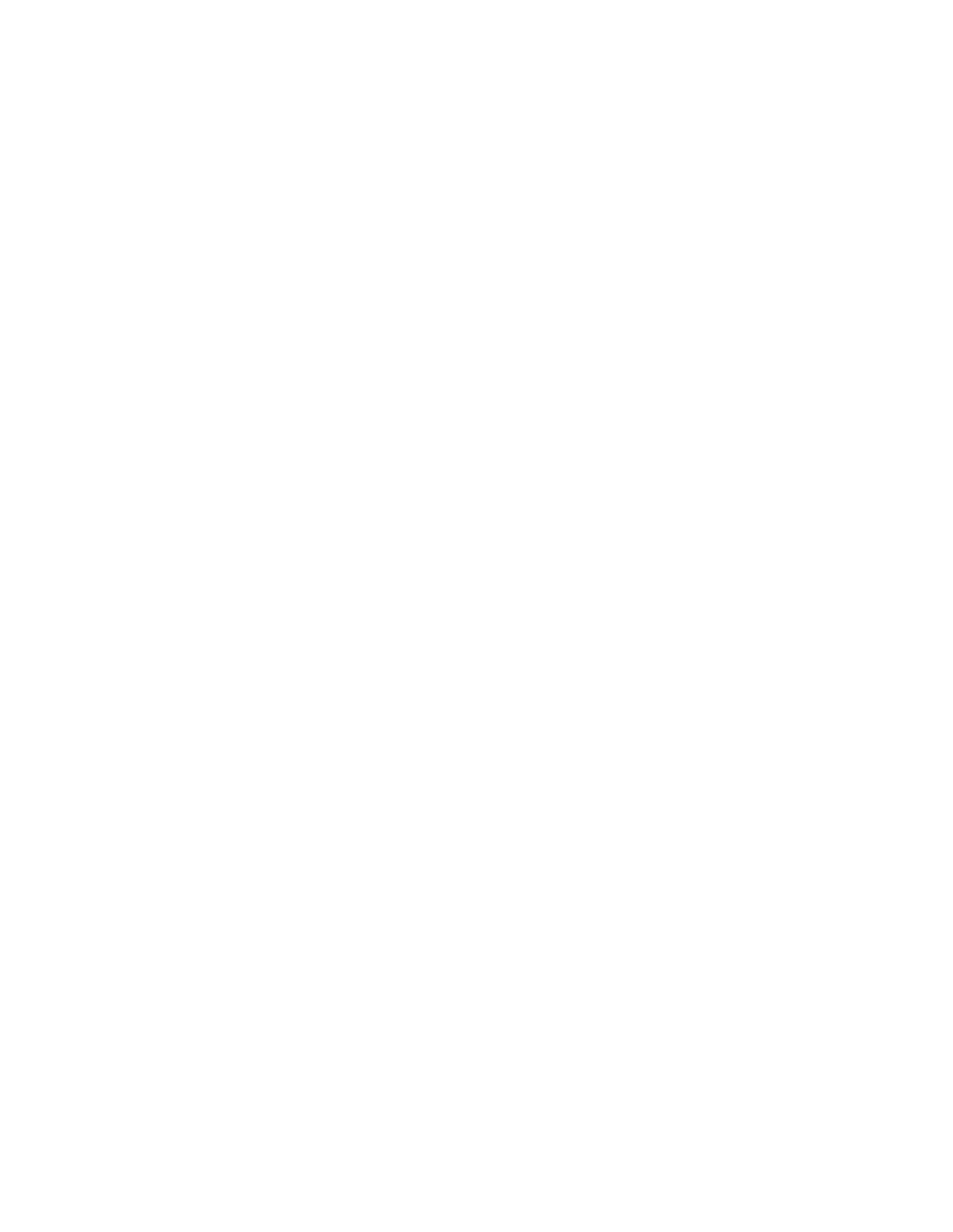|                              | Livelihood<br>index | Education<br>index | Health<br>index | Female<br>Literacy<br>index | Financial<br>inclusion<br>index | poverty<br>index | urbanization<br>index | HH<br>amenities<br>index | SC &<br>ST pln<br>index | connectivit<br>y index |
|------------------------------|---------------------|--------------------|-----------------|-----------------------------|---------------------------------|------------------|-----------------------|--------------------------|-------------------------|------------------------|
| Livelihood index             | 1                   |                    |                 |                             |                                 |                  |                       |                          |                         |                        |
| Education index              | $-0.379*$           |                    |                 |                             |                                 |                  |                       |                          |                         |                        |
| Health index                 | $0.737**$           | $-0.157$           | 1               |                             |                                 |                  |                       |                          |                         |                        |
| Female Literacy<br>index     | 0.019               | $0.371*$           | 0.094           | $\blacksquare$              |                                 |                  |                       |                          |                         |                        |
| Financial<br>inclusion index | $-0.17$             | 0.098              | 0.049           | 0.177                       |                                 |                  |                       |                          |                         |                        |
| Poverty index                | 0.248               | $-0.465***$        | $0.371*$        | $-0.362*$                   | 0.095                           | 1                |                       |                          |                         |                        |
| Urbanization<br>index        | $0.825***$          | $-0.495**$         | $0.576*$        | $-0.229$                    | $-0.072$                        | $0.392*$         | $\overline{1}$        |                          |                         |                        |
| HH amenities<br>index        | $0.531**$           | $-0.593**$         | 0.343           | $-0.395*$                   | 0.116                           | $0.499**$        | $0.741***$            |                          |                         |                        |
| SC&STpln index               | $0.376*$            | $-0.566$ **        | $0.409*$        | $-0.418*$                   | 0.114                           | $0.956***$       | $0.559**$             | $0.731***$               |                         |                        |
| connectivity index           | $-0.356*$           | $-0.065$           | $-0.152$        | $-0.046$                    | 0.31                            | 0.1              | $-0.348$              | $-0.164$                 | 0.023                   |                        |

Table 4: Pair wise Correlation among different sub index

Note: '\*\*' and '\*' denote the level of significance at 1% and 5%, respectively.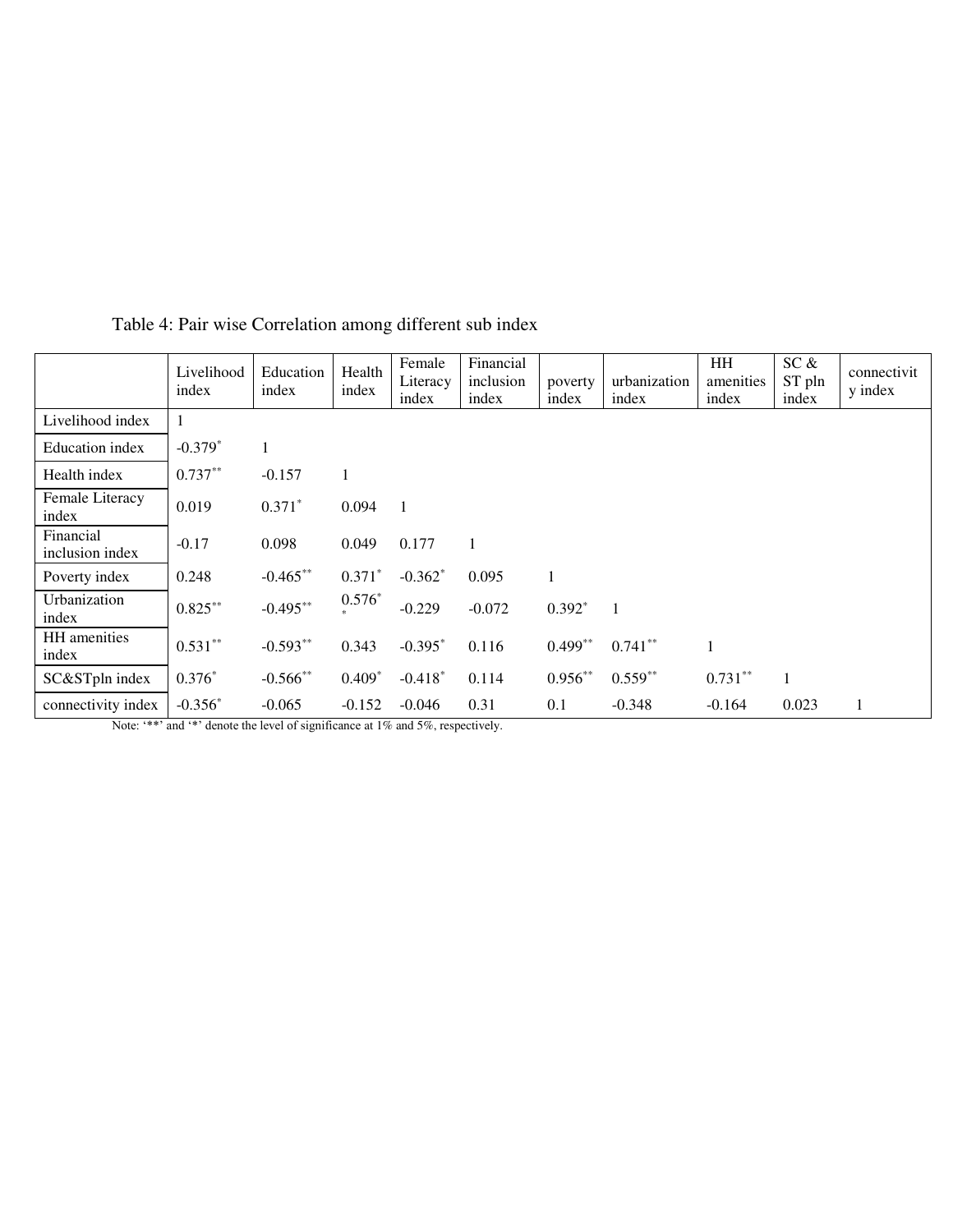| S1<br>No.      | <b>Blocks</b>  | Livelihood<br>index | Rank           | Edu_index | Rank           | <b>Health</b><br>index | <b>Rank</b>    |
|----------------|----------------|---------------------|----------------|-----------|----------------|------------------------|----------------|
| $\mathbf{1}$   | Andal          | 0.644               | $\mathbf{1}$   | 0.461     | 22             | 0.567                  | 3              |
| $\overline{2}$ | Ausgram-I      | 0.400               | 31             | 0.299     | 25             | 0.231                  | 25             |
| 3              | Ausgram-II     | 0.428               | 30             | 0.607     | 10             | 0.261                  | 22             |
| $\overline{4}$ | Barabani       | 0.540               | 5              | 0.289     | 26             | 0.413                  | 5              |
| 5              | <b>Bhatar</b>  | 0.470               | 20             | 0.749     | 3              | 0.314                  | 14             |
| 6              | Burdwan-I      | 0.513               | 10             | 0.503     | 17             | 0.24                   | 24             |
| $\overline{7}$ | Burdwan-II     | 0.521               | 7              | 0.481     | 19             | 0.331                  | 10             |
| 8              | F-Durgapur     | 0.527               | 6              | 0.257     | 27             | 0.329                  | 11             |
| 9              | Galsi-I        | 0.445               | 27             | 0.565     | 13             | 0.401                  | 6              |
| 10             | Galsi-II       | 0.452               | 26             | 0.529     | 15             | 0.22                   | 27             |
| 11             | Jamalpur       | 0.471               | 19             | 0.857     | $\mathbf{1}$   | 0.29                   | 21             |
| 12             | Jamuria        | 0.490               | 14             | 0.215     | 28             | 0.295                  | 20             |
| 13             | Kalna-I        | 0.475               | 17             | 0.616     | 9              | 0.313                  | 15             |
| 14             | Kalna-II       | 0.493               | 13             | 0.546     | 14             | 0.304                  | 18             |
| 15             | Kanksa         | 0.483               | 16             | 0.495     | 18             | 0.307                  | 17             |
| 16             | Katwa-I        | 0.510               | 11             | 0.354     | 24             | 0.255                  | 23             |
| 17             | Katwa-II       | 0.503               | 12             | 0.469     | 20             | 0.299                  | 19             |
| 18             | Ketugram-I     | 0.431               | 29             | 0.462     | 21             | 0.128                  | 31             |
| 19             | Ketugram-II    | 0.463               | 24             | 0.444     | 23             | 0.188                  | 29             |
| 20             | Khandoghosh    | 0.464               | 23             | 0.571     | 12             | 0.167                  | 30             |
| 21             | Mangalkote     | 0.439               | 28             | 0.663     | $\tau$         | 0.202                  | 28             |
| 22             | Manteswar      | 0.469               | 21             | 0.843     | $\overline{2}$ | 0.327                  | 12             |
| 23             | Memari-I       | 0.517               | 9              | 0.578     | 11             | 0.389                  | 8              |
| 24             | Memari-II      | 0.465               | 22             | 0.639     | 8              | 0.431                  | $\overline{4}$ |
| 25             | Pandabeswar    | 0.598               | $\overline{4}$ | 0.084     | 31             | 0.323                  | 13             |
| 26             | Purbasthali-I  | 0.521               | 8              | 0.518     | 16             | 0.229                  | 26             |
| 27             | Purbasthali-II | 0.485               | 15             | 0.720     | 6              | 0.308                  | 16             |
| 28             | Raina-I        | 0.462               | 25             | 0.742     | $\overline{4}$ | 0.336                  | 9              |
| 29             | Raina-II       | 0.473               | 18             | 0.723     | 5              | 0.39                   | $\overline{7}$ |
| 30             | Raniganj       | 0.634               | $\overline{2}$ | 0.160     | 29             | 0.591                  | $\mathbf{2}$   |
| 31<br>$NT - 4$ | Salanpur       | 0.625               | 3              | 0.154     | 30             | 0.638                  | $\mathbf{1}$   |

Table 5: Block-wise Rank of Major indicators of Human Development Index in Burdwan District

Note: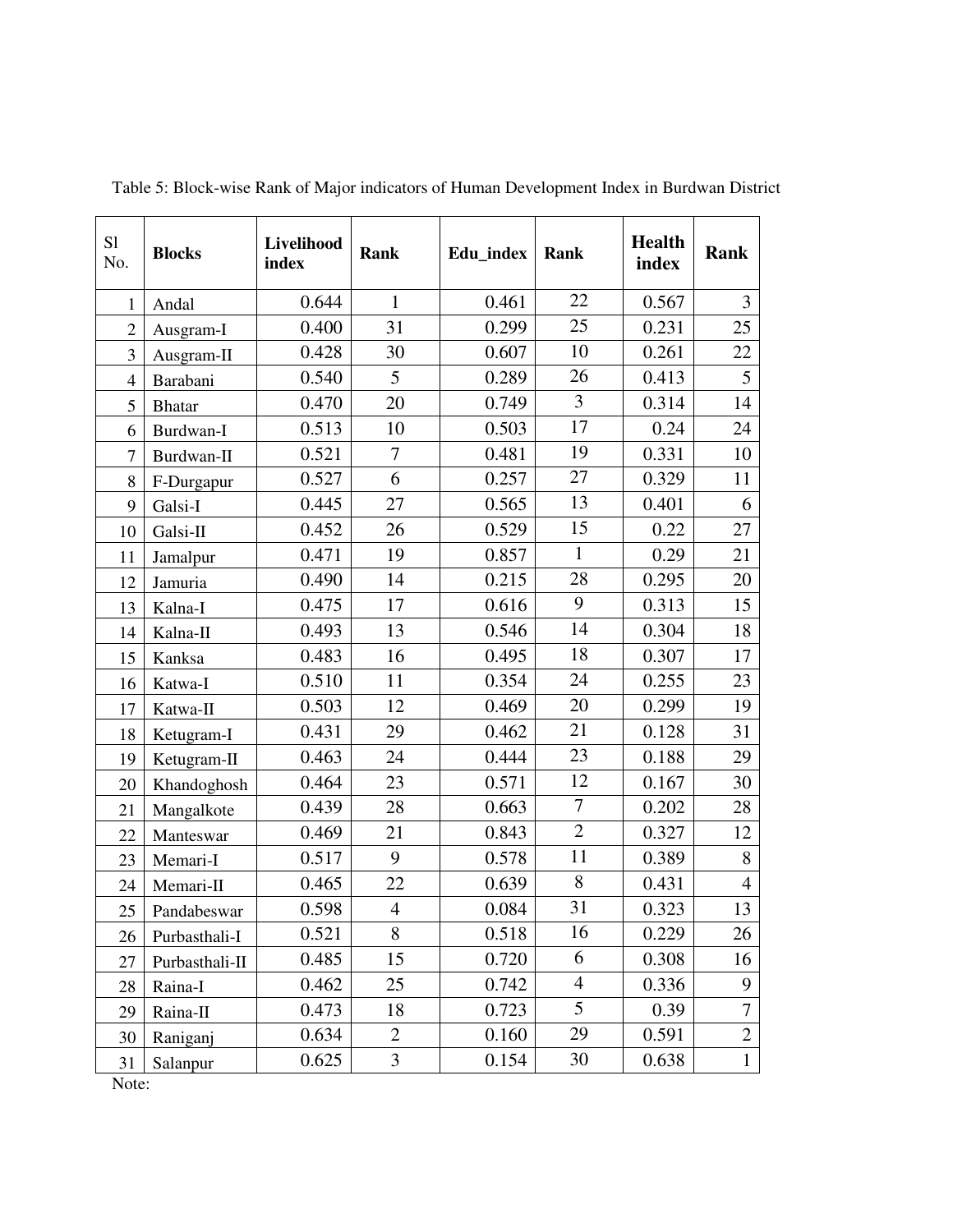| S1<br>No.      | <b>Blocks</b>  | index of<br>urbanization |                | index of<br>HH<br>amenities |                | connectivity<br>index | Rank           |
|----------------|----------------|--------------------------|----------------|-----------------------------|----------------|-----------------------|----------------|
| 1              | Andal          | 0.969                    | $\overline{2}$ | 0.621                       | $\overline{4}$ | 0.067                 | 26             |
| $\overline{2}$ | Ausgram-I      | 0.000                    | 18             | 0.441                       | 17             | 0.820                 | $\mathfrak{2}$ |
| 3              | Ausgram-II     | 0.000                    | 19             | 0.439                       | 18             | 1.000                 | $\mathbf{1}$   |
| $\overline{4}$ | Barabani       | 0.453                    | 6              | 0.580                       | 5              | 0.053                 | 28             |
| 5              | <b>Bhatar</b>  | 0.000                    | 20             | 0.429                       | 21             | 0.446                 | 8              |
| 6              | Burdwan-I      | 0.222                    | 10             | 0.480                       | 12             | 0.025                 | 29             |
| 7              | Burdwan-II     | 0.050                    | 15             | 0.436                       | 20             | 0.127                 | 25             |
| 8              | F-Durgapur     | 0.316                    | $8\,$          | 0.522                       | $\overline{7}$ | 0.586                 | 6              |
| 9              | Galsi-I        | 0.148                    | 11             | 0.450                       | 14             | 0.146                 | 24             |
| 10             | Galsi-II       | 0.000                    | 21             | 0.474                       | 13             | 0.252                 | 17             |
| 11             | Jamalpur       | 0.000                    | 22             | 0.350                       | 29             | 0.269                 | 16             |
| 12             | Jamuria        | 0.467                    | 5              | 0.655                       | $\overline{2}$ | 0.221                 | 20             |
| 13             | Kalna-I        | 0.120                    | 12             | 0.378                       | 26             | 0.165                 | 22             |
| 14             | Kalna-II       | 0.072                    | 13             | 0.364                       | 27             | 0.413                 | 9              |
| 15             | Kanksa         | 0.501                    | $\overline{4}$ | 0.483                       | 11             | 0.403                 | 12             |
| 16             | Katwa-I        | 0.045                    | 16             | 0.439                       | 19             | 0.316                 | 14             |
| 17             | Katwa-II       | 0.000                    | 23             | 0.411                       | 23             | 0.491                 | $\tau$         |
| 18             | Ketugram-I     | 0.000                    | 24             | 0.512                       | 8              | 0.236                 | 19             |
| 19             | Ketugram-II    | 0.000                    | 25             | 0.497                       | 10             | 0.751                 | $\overline{3}$ |
| 20             | Khandoghosh    | 0.000                    | 26             | 0.449                       | 15             | 0.405                 | 11             |
| 21             | Mangalkote     | 0.000                    | 27             | 0.426                       | 22             | 0.163                 | 23             |
| 22             | Manteswar      | 0.000                    | 28             | 0.498                       | 9              | 0.406                 | 10             |
| 23             | Memari-I       | 0.024                    | 17             | 0.380                       | 25             | 0.321                 | 13             |
| 24             | Memari-II      | 0.000                    | 29             | 0.448                       | 16             | 0.634                 | $\overline{4}$ |
| 25             | Pandabeswar    | 1.000                    | $\mathbf{1}$   | 0.651                       | 3              | 0.015                 | 30             |
| 26             | Purbasthali-I  | 0.308                    | 9              | 0.362                       | 28             | 0.060                 | 27             |
| 27             | Purbasthali-II | 0.000                    | 30             | 0.210                       | 31             | 0.237                 | 18             |
| 28             | Raina-I        | 0.052                    | 14             | 0.331                       | 30             | 0.587                 | 5              |
| 29             | Raina-II       | 0.000                    | 31             | 0.390                       | 24             | 0.189                 | 21             |
| 30             | Raniganj       | 0.939                    | 3              | 0.660                       | $\mathbf{1}$   | 0.000                 | 31             |
| 31             | Salanpur       | 0.453                    | $\tau$         | 0.536                       | 6              | 0.310                 | 15             |

Table 6: Block-wise Rank of Urbanization, Amenities and Road Connectivity Index in Burdwan District